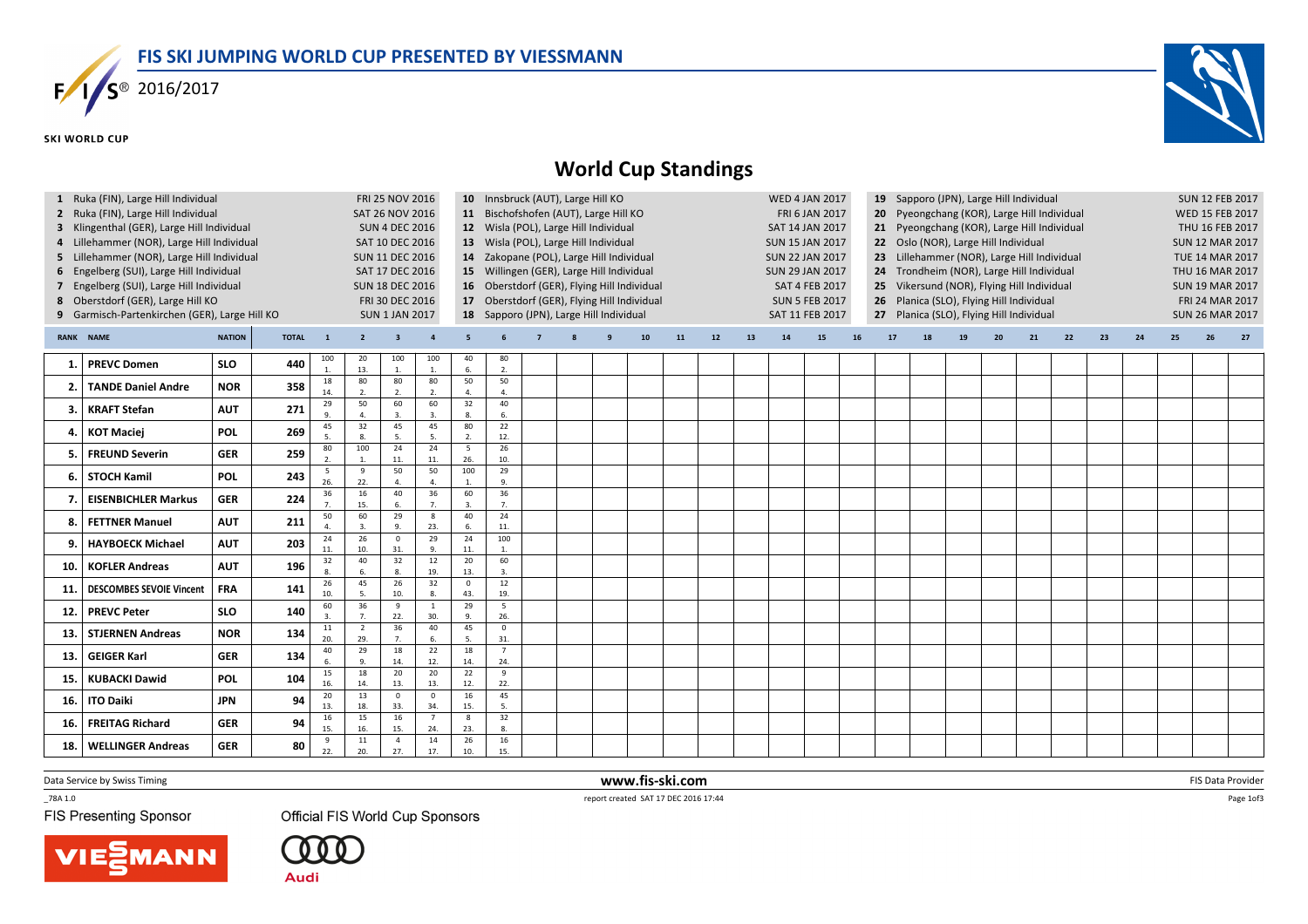

**SKI WORLD CUP** 



## World Cup Standings

|     | <b>RANK NAME</b>             | <b>NATION</b> | <b>TOTAL</b> | $\mathbf{1}$                    | $\overline{2}$        | - 3                   | 4                               | - 5                            | 6                     | $\overline{7}$ | 8 | 9 | 10 <sub>1</sub> | 11 | 12 | 13 | 14 | 15 | 16 | 17 | 18 | 19 | 20 | 21 | 22 | 23 | 24 | 25 | 26 | 27 |
|-----|------------------------------|---------------|--------------|---------------------------------|-----------------------|-----------------------|---------------------------------|--------------------------------|-----------------------|----------------|---|---|-----------------|----|----|----|----|----|----|----|----|----|----|----|----|----|----|----|----|----|
| 19. | <b>ZYLA Piotr</b>            | <b>POL</b>    | 76           | 14<br>17.                       | 24<br>11.             | 11<br>20.             | 15<br>16.                       | 1<br>30.                       | 11<br>20.             |                |   |   |                 |    |    |    |    |    |    |    |    |    |    |    |    |    |    |    |    |    |
| 20. | <b>LEYHE Stephan</b>         | <b>GER</b>    | 71           | $\mathbf 0$<br>43.              | 12<br>19.             | 12<br>19.             | 16<br>15.                       | 13<br>18.                      | 18<br>14.             |                |   |   |                 |    |    |    |    |    |    |    |    |    |    |    |    |    |    |    |    |    |
| 21. | <b>KLIMOV Evgeniy</b>        | <b>RUS</b>    | 61           | $\mathbf 0$<br>45.              | 22<br>12.             | 15<br>16.             | $\mathbf 0$<br>39.              | $11\,$<br>20.                  | 13<br>18.             |                |   |   |                 |    |    |    |    |    |    |    |    |    |    |    |    |    |    |    |    |    |
| 22. | <b>TAKEUCHI Taku</b>         | <b>JPN</b>    | 57           | 22<br>12.                       | ijc                   | $\overline{2}$<br>29. | 6<br>25.                        | $7\overline{ }$<br>24.         | 20<br>13.             |                |   |   |                 |    |    |    |    |    |    |    |    |    |    |    |    |    |    |    |    |    |
| 22. | <b>HULA Stefan</b>           | <b>POL</b>    | 57           | $\overline{4}$<br>27.           | $\mathbf 0$<br>31.    | 13<br>18.             | 13<br>18.                       | 12<br>19.                      | 15<br>16.             |                |   |   |                 |    |    |    |    |    |    |    |    |    |    |    |    |    |    |    |    |    |
| 24. | <b>TEPES Jurij</b>           | <b>SLO</b>    | 53           | $\boldsymbol{8}$<br>23.         | $\mathbf{1}$<br>30.   | 14<br>17.             | 9<br>22.                        | 15<br>16.                      | 6<br>25.              |                |   |   |                 |    |    |    |    |    |    |    |    |    |    |    |    |    |    |    |    |    |
| 25. | <b>FANNEMEL Anders</b>       | <b>NOR</b>    | 46           | 10<br>21.                       | 10<br>21.             | nqc                   | 10<br>21.                       | 14<br>17.                      | $\overline{2}$<br>29. |                |   |   |                 |    |    |    |    |    |    |    |    |    |    |    |    |    |    |    |    |    |
| 26. | <b>STURSA Vojtech</b>        | <b>CZE</b>    | 44           | $\mathbf{1}$<br>30.             | $\mathbf 0$<br>45.    | 3<br>28.              | 26<br>10.                       | $\overline{0}$<br>39.          | 14<br>17.             |                |   |   |                 |    |    |    |    |    |    |    |    |    |    |    |    |    |    |    |    |    |
| 27. | <b>KASAI Noriaki</b>         | <b>JPN</b>    | 35           | 13<br>18.                       | 24.                   | 5<br>26.              | $\mathbf 0$<br>32.              | $\mathbf 0$<br>33.             | 10<br>21.             |                |   |   |                 |    |    |    |    |    |    |    |    |    |    |    |    |    |    |    |    |    |
| 28. | <b>BOYD-CLOWES Mackenzie</b> | CAN           | 32           | $\overline{\mathbf{0}}$<br>32.  | $\mathbf 0$<br>35.    | 22<br>12.             | $\overline{0}$<br>36.           | 10<br>21.                      | $\overline{0}$<br>38. |                |   |   |                 |    |    |    |    |    |    |    |    |    |    |    |    |    |    |    |    |    |
| 29. | <b>AMMANN Simon</b>          | SUI           | 27           | 6<br>25.                        | 8<br>23.              | 10<br>21.             | $\overline{\mathbf{3}}$<br>28.  | $\mathbf 0$<br>38.             | $\mathbf 0$<br>35.    |                |   |   |                 |    |    |    |    |    |    |    |    |    |    |    |    |    |    |    |    |    |
| 30. | <b>JOHANSSON Robert</b>      | <b>NOR</b>    | 24           |                                 |                       | 6<br>25.              | 18<br>14.                       | $\mathbf 0$<br>31.             | $\overline{0}$<br>34. |                |   |   |                 |    |    |    |    |    |    |    |    |    |    |    |    |    |    |    |    |    |
| 31. | <b>JANDA Jakub</b>           | <b>CZE</b>    | 21           | nqc                             | nqc                   | $\overline{7}$<br>24. | $11\,$<br>20.                   | $\overline{\mathbf{3}}$<br>28. | $\mathbf 0$<br>44.    |                |   |   |                 |    |    |    |    |    |    |    |    |    |    |    |    |    |    |    |    |    |
| 32. | <b>KOUDELKA Roman</b>        | <b>CZE</b>    | 20           | $\overline{2}$<br>29.           | 14<br>17.             | $\mathsf 0$<br>36.    | $\mathbf 0$<br>35.              | $\overline{4}$<br>27.          | nqc                   |                |   |   |                 |    |    |    |    |    |    |    |    |    |    |    |    |    |    |    |    |    |
| 33. | <b>SCHIFFNER Markus</b>      | <b>AUT</b>    | 14           | nqc                             | $\mathbf 0$<br>48.    | $\mathbf 0$<br>37.    | $\mathbf 0$<br>44.              | 6<br>25.                       | 8<br>23.              |                |   |   |                 |    |    |    |    |    |    |    |    |    |    |    |    |    |    |    |    |    |
| 34. | <b>SIEGEL David</b>          | <b>GER</b>    | 12           | 12<br>19.                       | ngc                   | $\mathsf 0$<br>32.    |                                 |                                |                       |                |   |   |                 |    |    |    |    |    |    |    |    |    |    |    |    |    |    |    |    |    |
| 35. | <b>HLAVA Lukas</b>           | <b>CZE</b>    | 11           | $\mathbf 0$<br>31.              | $\overline{4}$<br>27. | $\mathbf 0$<br>39.    | $\overline{\phantom{0}}$<br>26. | $\overline{2}$<br>29.          | $\overline{0}$<br>37. |                |   |   |                 |    |    |    |    |    |    |    |    |    |    |    |    |    |    |    |    |    |
| 36. | <b>ZNISZCZOL Aleksander</b>  | <b>POL</b>    | 9            | $\mathbf 0$<br>41.              | $\mathbf 0$<br>33.    | nqc                   | $\mathbf 0$<br>31.              | 9<br>22.                       | $\overline{0}$<br>32. |                |   |   |                 |    |    |    |    |    |    |    |    |    |    |    |    |    |    |    |    |    |
| 36. | <b>SAKUYAMA Kento</b>        | <b>JPN</b>    | 9            | $\overline{\phantom{a}}$<br>28. | 6<br>25.              | $\mathbf 0$<br>40.    | $\mathbf 0$<br>37.              | $\mathbf 0$<br>47.             | $\overline{0}$<br>35. |                |   |   |                 |    |    |    |    |    |    |    |    |    |    |    |    |    |    |    |    |    |
| 38. | <b>BICKNER Kevin</b>         | <b>USA</b>    | 8            | $\overline{0}$<br>46.           | $\mathbf 0$<br>38.    | 8<br>23.              | ijc                             | $\mathbf 0$<br>48.             | $\mathbf 0$<br>41.    |                |   |   |                 |    |    |    |    |    |    |    |    |    |    |    |    |    |    |    |    |    |
| 39. | <b>FORFANG Johann Andre</b>  | <b>NOR</b>    | 7            | $\overline{7}$<br>24.           | $\mathbf 0$<br>46.    | $\mathbf 0$<br>43.    | $\overline{0}$<br>33.           | nqc                            |                       |                |   |   |                 |    |    |    |    |    |    |    |    |    |    |    |    |    |    |    |    |    |
| 40. | <b>MAEAETTAE Jarkko</b>      | <b>FIN</b>    | 5            | nqc                             | 5<br>26.              | $\overline{0}$<br>41. |                                 |                                |                       |                |   |   |                 |    |    |    |    |    |    |    |    |    |    |    |    |    |    |    |    |    |
| 41. | <b>MURANKA Klemens</b>       | POL           | 4            | $\overline{0}$<br>37.           | $\mathbf 0$<br>44.    | $\mathbf 0$<br>35.    | $\overline{4}$<br>27.           | nqc                            | $\overline{0}$<br>43. |                |   |   |                 |    |    |    |    |    |    |    |    |    |    |    |    |    |    |    |    |    |
| 41. | <b>HILDE Tom</b>             | <b>NOR</b>    | 4            |                                 |                       |                       |                                 |                                | $\overline{4}$<br>27. |                |   |   |                 |    |    |    |    |    |    |    |    |    |    |    |    |    |    |    |    |    |

Data Service by Swiss Timing

 $-78A 1.0$ 

**FIS Presenting Sponsor** 

**Official FIS World Cup Sponsors** 





 www.fis-ski.comreport created SAT 17 DEC 2016 17:44

m FIS Data Provider<br>Called the Called State of the Called State of the Called State of the Called State of the Called State of the<br>Called State of the Called State of the Called State of the Called State of the Called Stat

Page 2of3